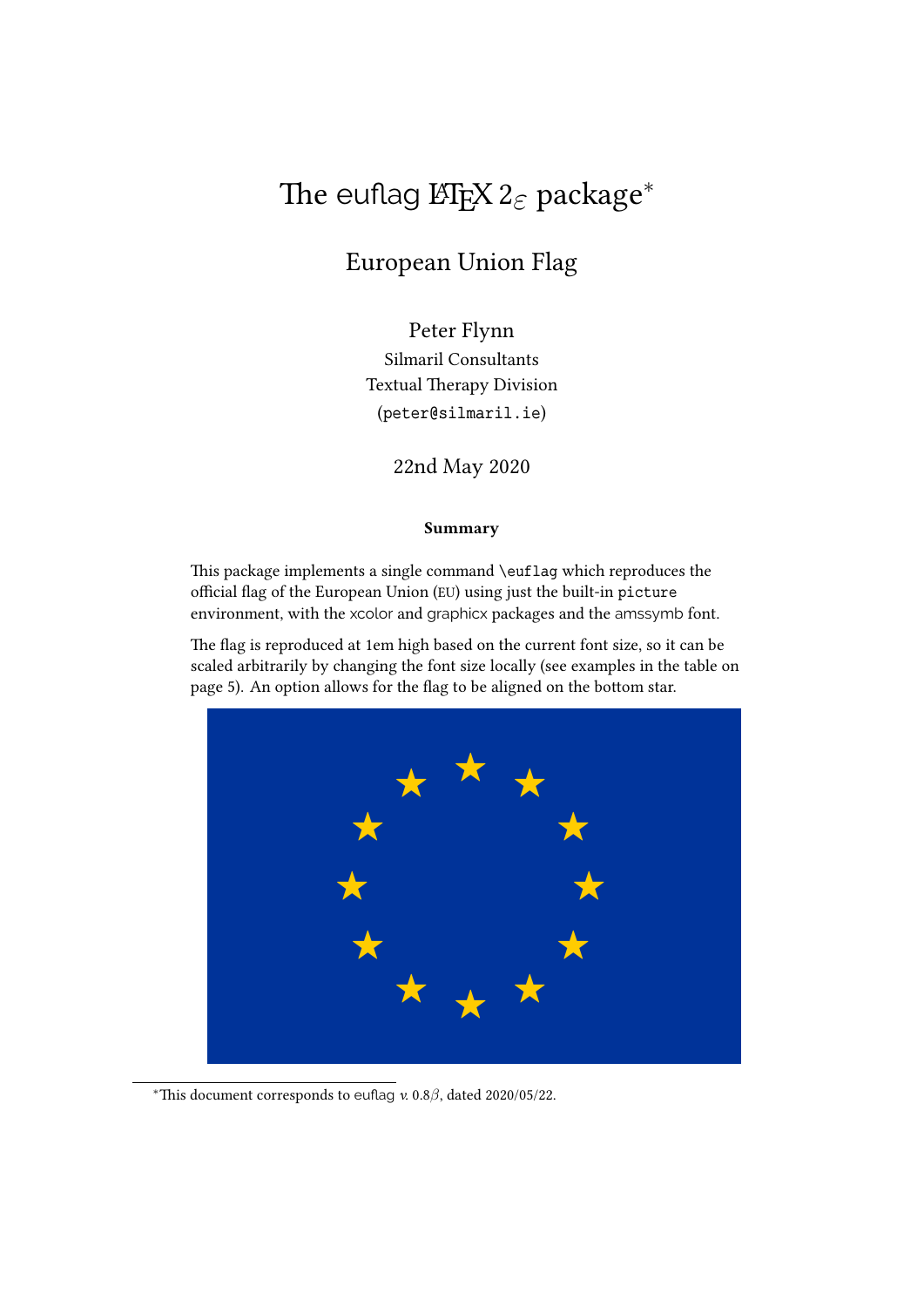## **Contents**

| 1            |       | <b>Background</b>                                                                       | 4              |
|--------------|-------|-----------------------------------------------------------------------------------------|----------------|
| $\mathbf{2}$ | Usage |                                                                                         | 5              |
| 3            |       | Implementation                                                                          | 6              |
|              | 3.1   |                                                                                         | 6              |
|              | 3.2   |                                                                                         | $\overline{7}$ |
|              | 3.3   |                                                                                         | 7              |
|              | 3.4   |                                                                                         | 8              |
|              | 3.5   | The flag $\ldots \ldots \ldots \ldots \ldots \ldots \ldots \ldots \ldots \ldots \ldots$ | 8              |
| A            |       | The LIFX Project Public License (v 1.3c)                                                | 12             |
|              | A.1   |                                                                                         | 12             |
|              | A.2   |                                                                                         | 12             |
|              | A.3   | Conditions on Distribution and Modification                                             | 13             |
|              | A.4   |                                                                                         | 15             |
|              | A.5   |                                                                                         | 16             |
|              | A.6   | Whether and How to Distribute Works under This License                                  | 17             |
|              |       | Choosing This License or Another License<br>A.6.1                                       | 17             |
|              |       | A Recommendation on Modification Without Distribution.<br>A.6.2                         | 18             |
|              |       | A.6.3                                                                                   | 18             |
|              |       | A.6.4<br>Derived Works That Are Not Replacements                                        | 19             |
|              |       | Important Recommendations<br>A.6.5                                                      | 19             |
|              |       | Defining What Constitutes the Work<br>A.6.5.1                                           | 19             |
|              |       | <b>Change History</b>                                                                   | 20             |

**Index 21**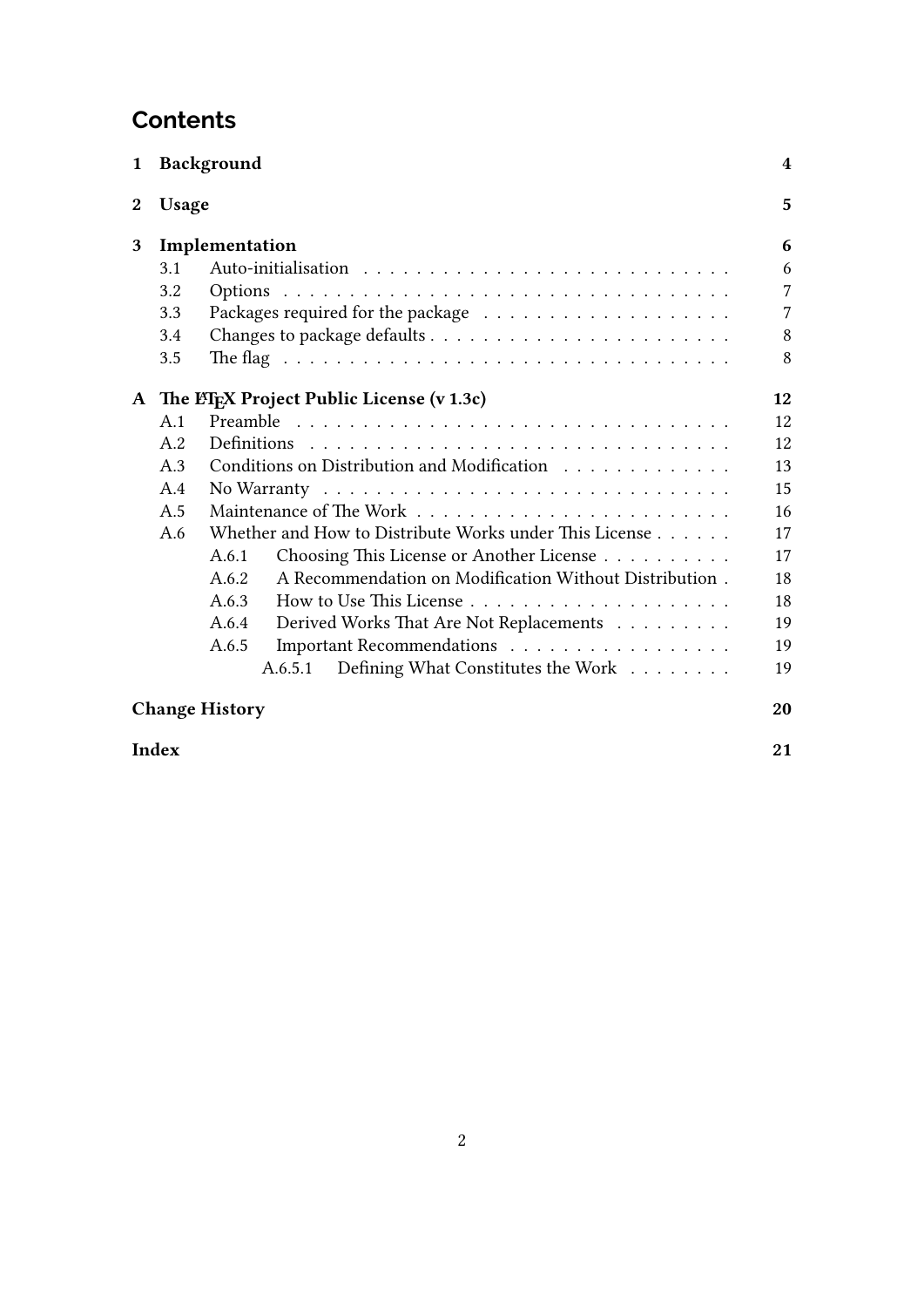## **Latest changes**

## **v.0.8 (2020-05-22)**

### **Reference update**

• Added missing reference to Claudio's paper

## **v.0.7 (2020-05-16)**

### **Regression release**

- Updated to use *ClassPack* 1.19
- Switched all @conformance attributes on revision dates to @YYYY-MM-DD

## **v.0.6 (2020-04-01)**

### **Maintenance release**

- Updated to ClassPack 1.18
- Switched all conformance attributes on revision dates to YYYY-MM-DD

## **v.0.5 (2019-07-24)**

### **Separated stars from flag and added baseline option**

- Made the ring of stars a separate macro so that they can be used on their own as well as in the flag.
- Added a baseline package option to align the bottom star with the text, and a command option to do it on a per-command basis.

See p. 20 for earlier changes.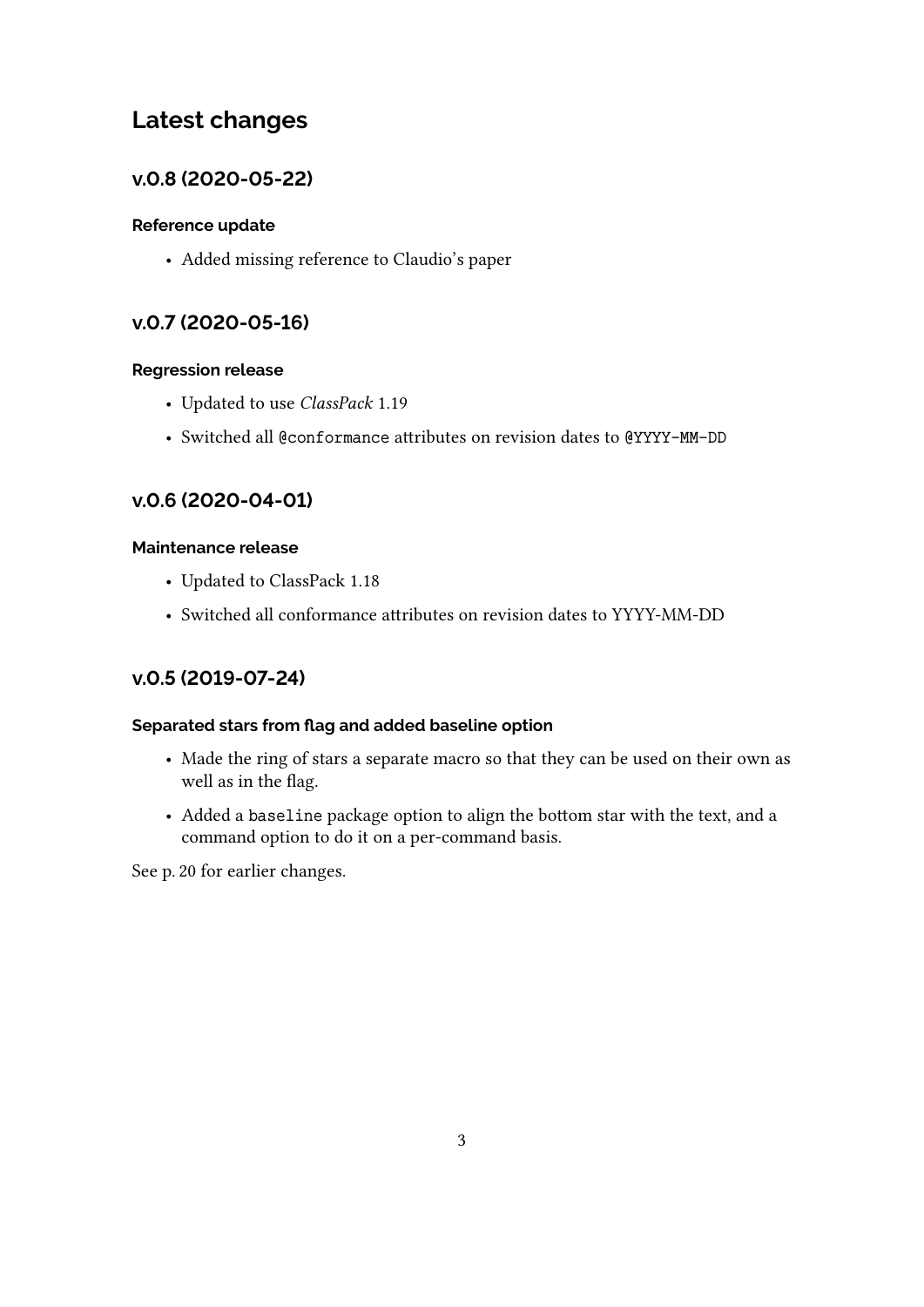## **1 Background**

This package provides a command \euflag for reproducing the flag of the European Union. It follows exactly the official specification (Council of Europe and European Commission, 2019). The EU's web site says:

The European flag symbolises both the European Union and, more broadly, the identity and unity of Europe.

**It features a circle of 12 gold stars on a blue background. They stand for the ideals of unity, solidarity and harmony among the peoples of Europe.**

The number of stars has nothing to do with the number of member countries, though the circle is a symbol of unity.

#### **History of the European flag**

The history of the flag goes back to 1955. The Council of Europe — which defends human rights and promotes European culture — chose the present design for its own use. In the years that followed, it encouraged the emerging European institutions to adopt the same flag.

In 1983, the European Parliament decided that the Communities' flag should be that used by the Council of Europe. In 1985, it was adopted by all EU leaders as the official emblem of the European Communities, later to become the European Union. In addition, all European institutions now have their own emblems.

https://europa.eu/european-union/about-eu/symbols/flag\_en

The  $\ell$  euflag command provides a simple way to use the flag in any ET<sub>EX</sub> document. Details of construction and spacing are taken from the official specification in the Graphics guide to the European emblem<sup>1</sup>.

Since the publication of v0.4 of this package in February 2019, Claudio Beccari has investigated ways to produce the flag using only LATEX's drawing facilities and the xfp package. He has written a very comprehensive paper about this in *Arstexnica*, the journal of the Gruppo Utilizzatori Italiani di T $_{\rm EX}$  ( $_{\rm GJ}$ Ir), explaining how he did it (Beccari, 2019).

<sup>1</sup>http://publications.europa.eu/code/en/en-5000100.htm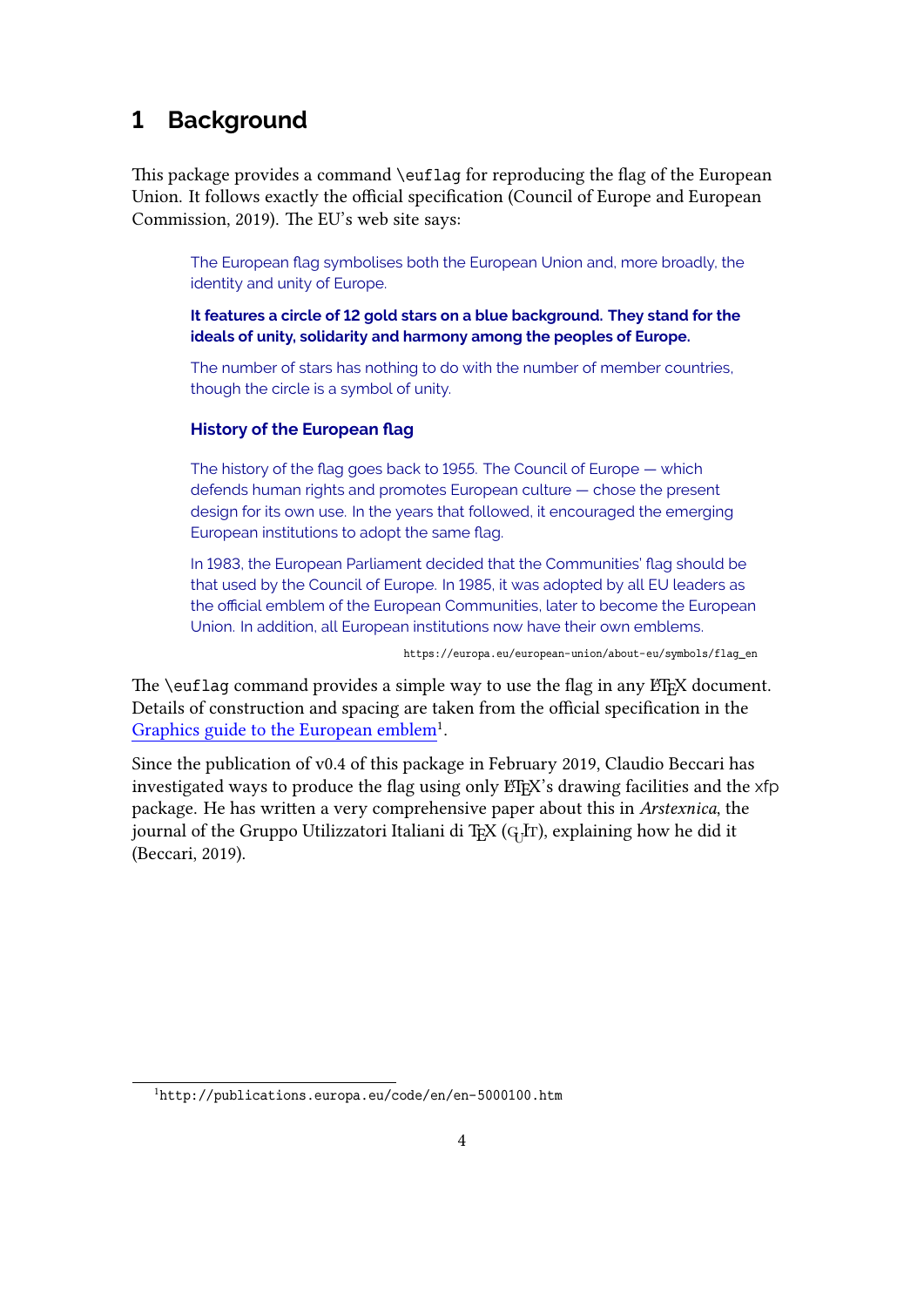## **2 Usage**

The flag is reproduced at 1em high, with the bottom edge at the current baseline like this:  $\blacksquare$  using the \euflag command. The baseline package option or an optional length argument to the \euflag command can be used to change this (see below).

The font size of the enclosing environment can be changed to make the flag appear at any size. In the examples below, the code and the flags are in m-type cells (middle-vertical-align, using the array package), so their apparent baselines differ.



To move the flag down so that the bottom star's baseline becomes the flag's baseline, like this:  $\begin{array}{|c|} \hline \textbf{.} \end{array}$  , load the package with the baseline option:

\usepackage[baseline]{euflag}

(that will affect all \euflag commands). Alternatively, use the optional argument to \euflag to lower the flag by <sup>1</sup>/6em or whatever amount you wish, eg \euflag[-.167em]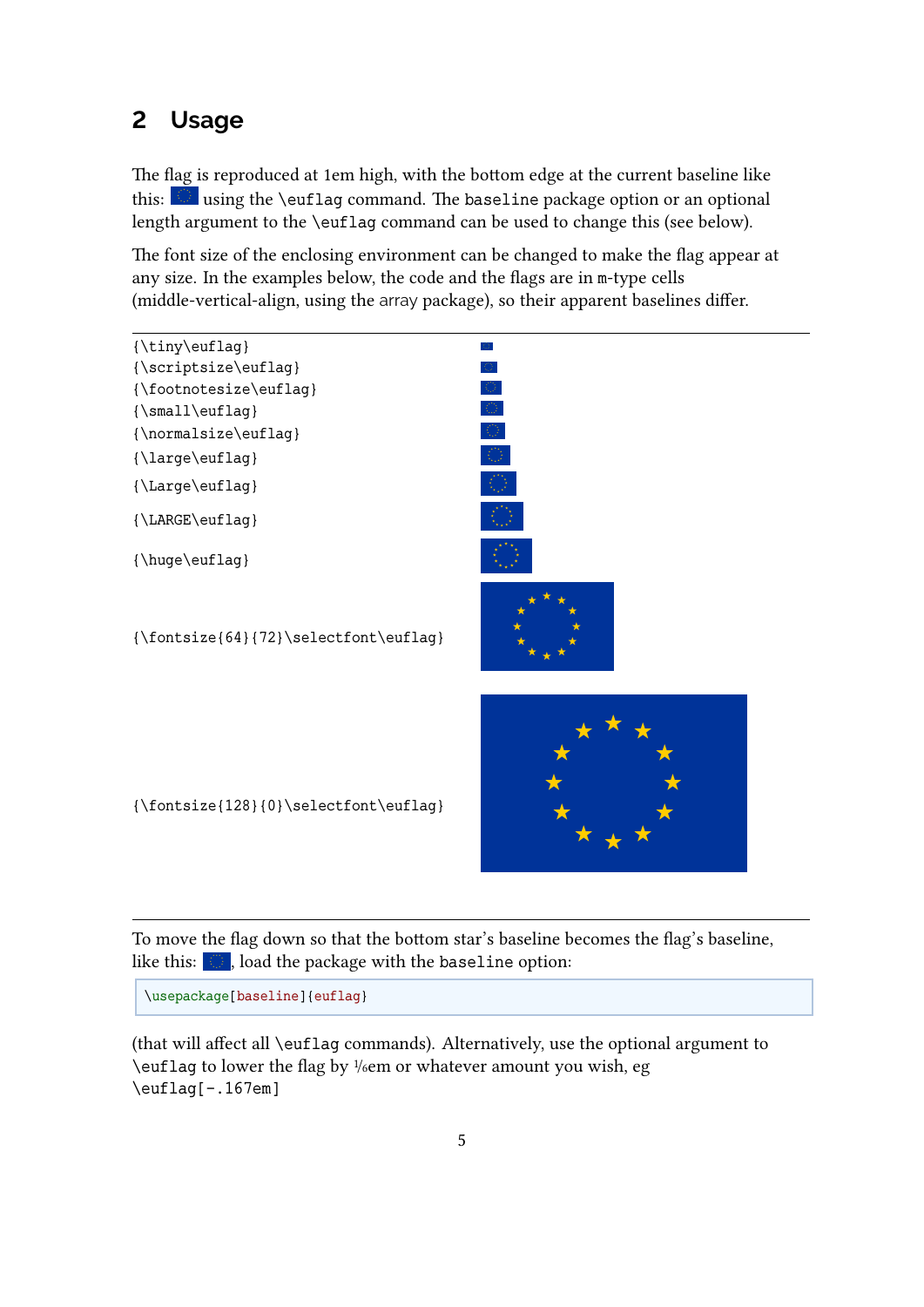## **3 Implementation**

### **3.1 Auto-initialisation**

This section is added automatically by *ClassPack* as a preamble to all classes and style packages. The fixltx2e package, which used to be included automatically, is no longer preloaded, as its features are now a part of the latest ET<sub>F</sub>X 2<sub>*ε*</sub> kernel.

The code starts with identity and requirements which are generated automatically as needed by the DocTEX system. For details see the ltxdoc package documentation.

```
1 \NeedsTeXFormat{LaTeX2e}[2016/02/01]
2 \ProvidesPackage{euflag}[2020/05/22 v0.8
3 European Union Flag]
```
**svgnames** Pass the svgnames option to the xcolor package if that gets loaded later. This avoids a conflict with any other packages (eg hyperref) which use their own default is when they load xcolor.

> However, we have to make an exception in this case because the package gets used in its own documentation, which would cause a duplicate \PassOptionsToPackage, so we code around it by testing the current package name against the job name of the calling  $.$ dtx file  $-$  if they are the same, then this is the case in point, and the \PassOptionsToPackage command is *not* executed; otherwise it it OK to include it.

| $\overline{4}$ | \def\CPK@thispackage{euflag}                              |  |  |  |  |  |  |  |  |  |
|----------------|-----------------------------------------------------------|--|--|--|--|--|--|--|--|--|
| $5^{\circ}$    | \edef\CPK@thispackaqe{\meaning\CPK@thispackaqe}           |  |  |  |  |  |  |  |  |  |
| 6              | \edef\CPK@thisjob{\jobname}                               |  |  |  |  |  |  |  |  |  |
| 7 <sup>1</sup> | \edef\CPK@thisjob{\meaning\CPK@thisjob}                   |  |  |  |  |  |  |  |  |  |
| 8              | \ifx\CPK@thispackage\CPK@thisjob                          |  |  |  |  |  |  |  |  |  |
|                | 9 %% this is the documentation: omit PassOptionsToPackage |  |  |  |  |  |  |  |  |  |
| 10             | \message{Option svgnames not passed to package xcolor}    |  |  |  |  |  |  |  |  |  |
| 11             | <b>Nelse</b>                                              |  |  |  |  |  |  |  |  |  |
|                | 12 %% this is a user job: include PassOptionsToPackage    |  |  |  |  |  |  |  |  |  |
| 13             | \message{Option svgnames passed to package xcolor}        |  |  |  |  |  |  |  |  |  |
| 14             | \PassOptionsToPackage{svgnames}{xcolor}                   |  |  |  |  |  |  |  |  |  |
| 15             | \fi                                                       |  |  |  |  |  |  |  |  |  |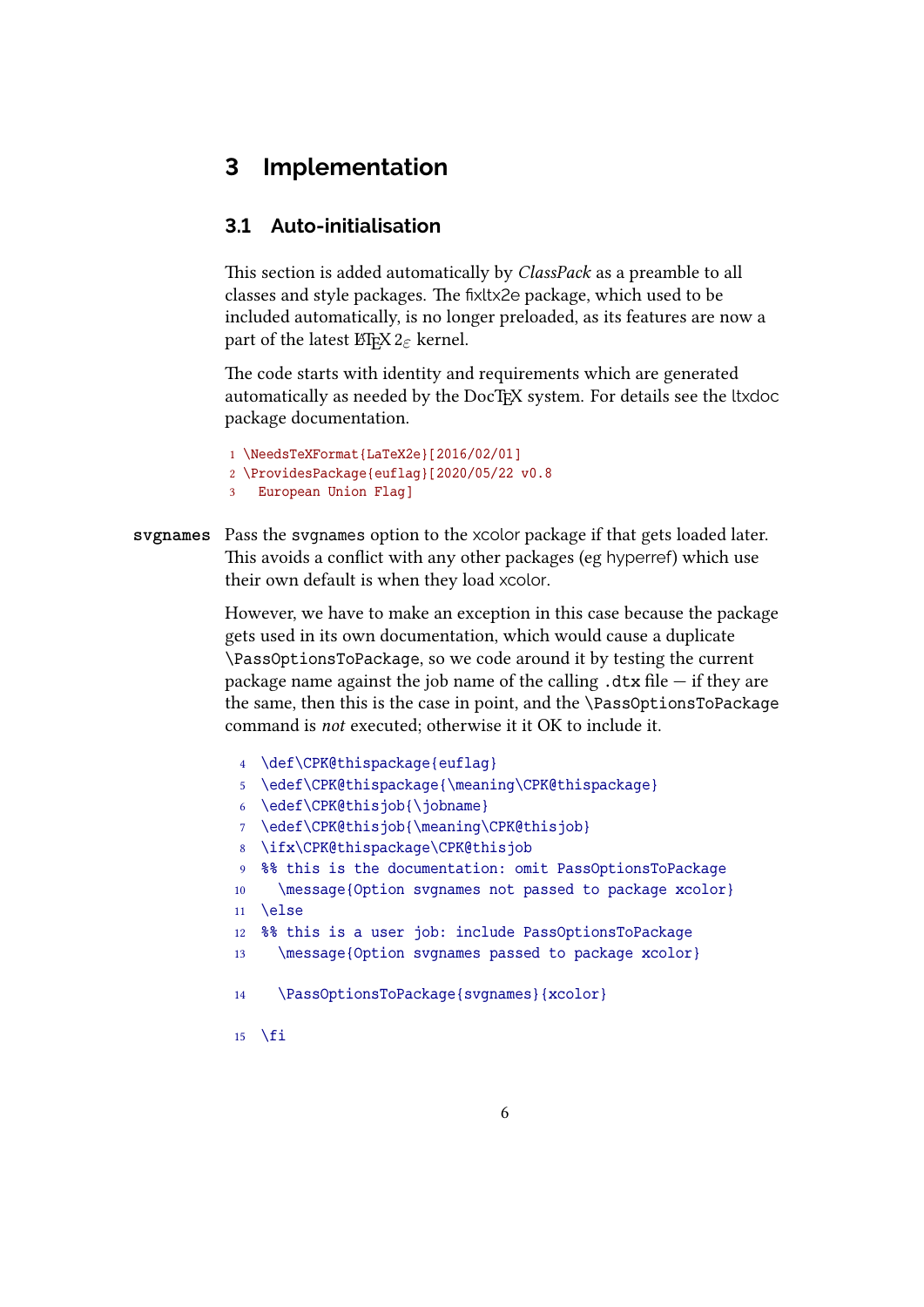### **3.2 Options**

\EUF@baseline Define an option to set the default position to align the lowest star with the text baseline of the surrounding text. The default is zero, meaning the bottom of the flag aligns with the text baseline; setting this option will lower the flag so that the lowest star aligns with the text baseline.

```
16 \newlength{\EUF@baseline}
17 \setlength{\EUF@baseline}{0pt}
18 \DeclareOption{baseline}{\setlength\EUF@baseline{-.167em}}
19 \DeclareOption*{%
20 \PackageWarning{euflag}{Unknown option
21 '\CurrentOption'; please Read The Fine Manual}%
22 }
23 \ProcessOptions
```
### **3.3 Packages required for the package**

xcolor Provide color.

|                 | 24 \RequirePackage[svgnames]{xcolor}%    |
|-----------------|------------------------------------------|
| 25 <sup>2</sup> | $\left\{ \theta \in \mathbb{R} \right\}$ |
| 26              | \newcommand{\T}[2]{{\fontencoding{T1}%   |
| 27              |                                          |

There seems to be a bug in the T1 encoding of some package (unidentified, but possibly xcolor) which uses the command \T1, which is an impossibility (no digits allowed in command names). So we fake it here to stop ETEX complaining, by dropping the first argument on the floor.

- graphicx Provide for graphics (PNG, JPG, or PDF format (only) for pdflatex; EPS format (only) for standard  $E$ F<sub>F</sub>X $)$ .
	- 28 \RequirePackage{graphicx}%
- amssymb Provide for the American Mathematical Society's symbols (see their documentation for details).
	- 29 \RequirePackage{amssymb}%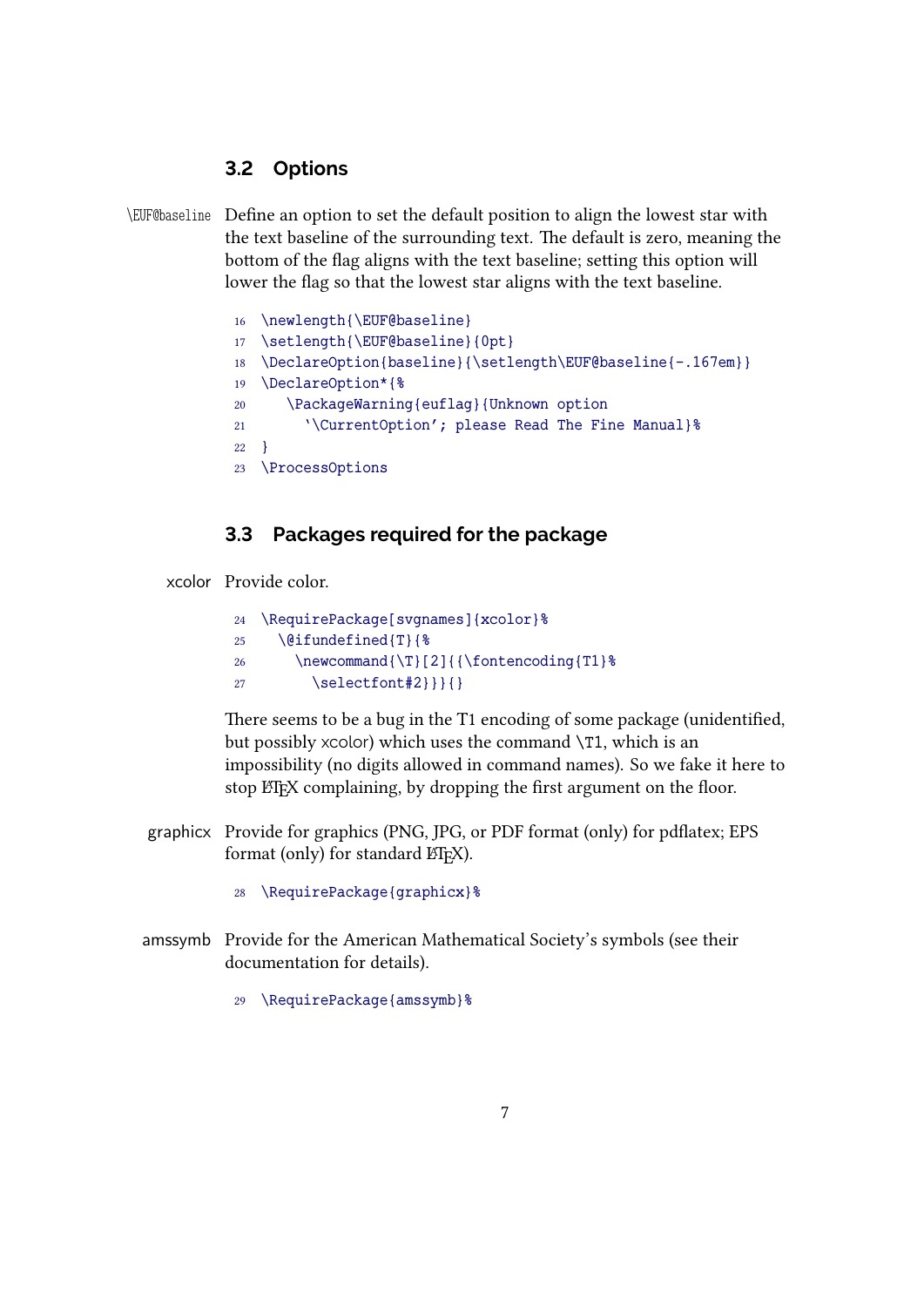### **3.4 Changes to package defaults**

The only changes are to implement the blue and yellow according to the specification. Note that exact Pantone® colour codes are not available, so the HTML values used on the EU web site are used here. The CMYK values are commented out in the code; they are available for users to test.

#### PantoneReflexBlue As specified.

- 30 \definecolor{PantoneReflexBlue}{HTML}{003399}
- 31 %\definecolor{PantoneReflexBlue}{cmyk}{1.00,.67,0,.40}

#### PantoneYellow As specified.

- 32 \definecolor{PantoneYellow}{HTML}{FFCC00}
- 33 %\definecolor{PantoneYellow}{cmyk}{0,.2,1,0}

We could have just used the Yellow from the xcolor package, but it was felt better to be explicit.

### **3.5 The flag**

We now use the *\bigstar command from the amssymb package (earlier*) versions used the \FiveStar command from the bbding package, but that did not reliably scale beyond about 100pt).

\eustar It needs to scale, so we implement it as a command using \scalebox.

```
34 \newcommand{\eustar}{\scalebox{0.1}{\ensuremath{\bigstar}}}
```
This is the only slightly uncertain part of the implementation: the specification calls for the star to be  $\frac{1}{18}$  of the height of the flag, but  $E$ F<sub>F</sub>X only has access to the bounding-box of the glyph. The value of 0.1 given here is therefore experimental and subject to change in future in the light of feedback.

The command itself is a blue \colorbox containing the stars set at the clock-points of a circle in a ETEX picture environment.

\makestars Separate the making of the ring of stars from the flag itself so that the ring of stars can be used separately.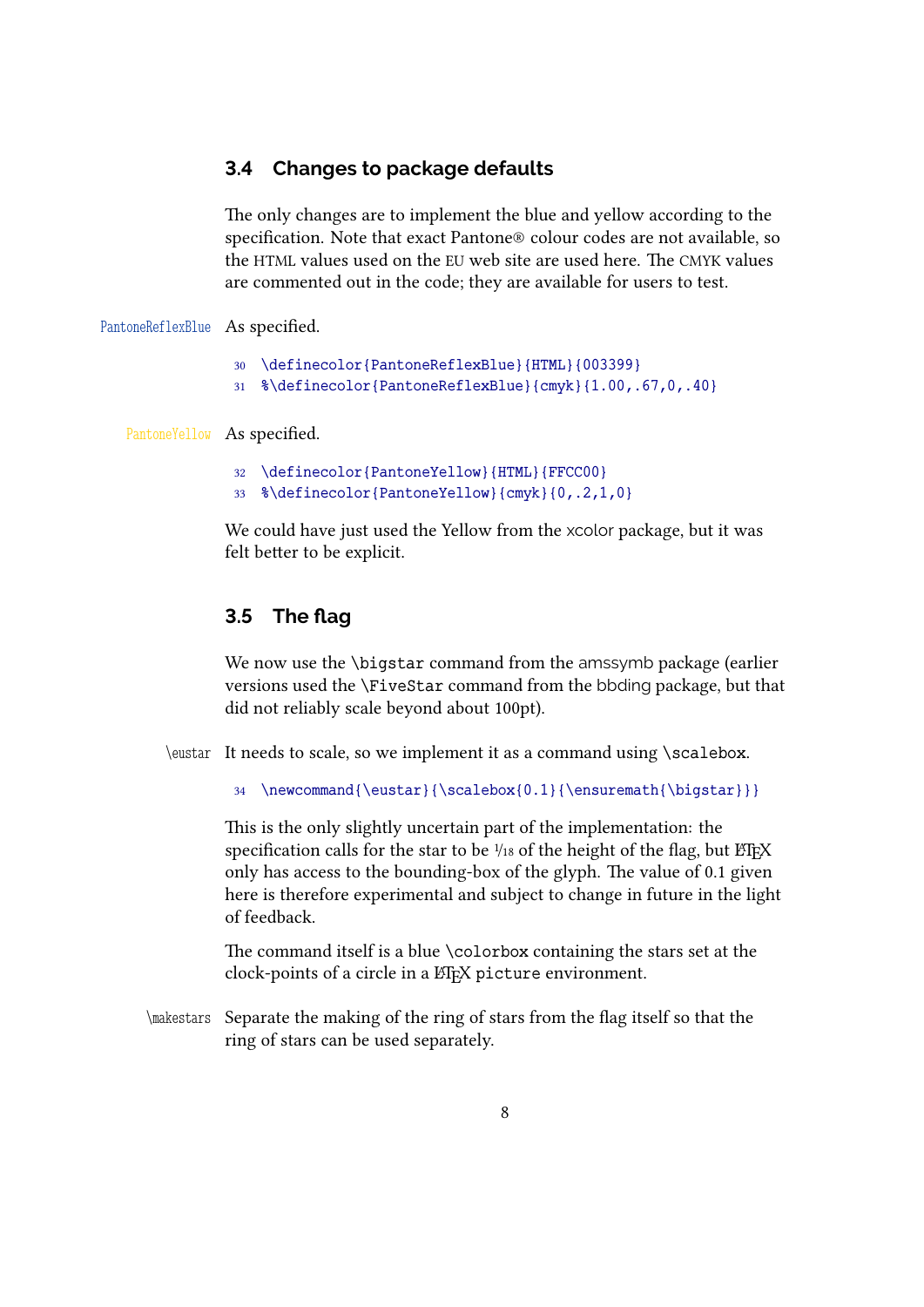For the picture environment, set the unit to 1em and then divide it by 18. This enables us conveniently to use six units for the axes behind the circle of stars, because the specification says it must have a radius of <sup>1</sup>/<sup>3</sup> of the height (ie  $\frac{6}{18}$ ). The positioning argument was found by trial and error.

| 35 | \newcommand{\makestars}{%                         |
|----|---------------------------------------------------|
| 36 | \color{PantoneYellow}%                            |
| 37 | \setlength{\unitlength}{1em}                      |
| 38 | \divide\unitlength by18                           |
| 39 | $\begin{bmatrix} 6, 6 \\ (-2, 3.5) \end{bmatrix}$ |
| 40 | $\put(6,0){\text{eustar}}$                        |
| 41 | \put(5.196,3){\eustar}                            |
| 42 | \put(3,5.196){\eustar}                            |
| 43 | $\put(0,6){\text{eustar}}$                        |
| 44 | \put(-3,5.196){\eustar}                           |
| 45 | \put(-5.196,3){\eustar}                           |
| 46 | $\put (-6, 0) {\text{eustar}}$                    |
| 47 | \put(-5.196,-3){\eustar}                          |
| 48 | \put(-3,-5.196){\eustar}                          |
| 49 | $\put(0, -6)$ { \eustar }                         |
| 50 | \put(3,-5.196){\eustar}                           |
| 51 | \put(5.196,-3){\eustar}                           |
| 52 | \end{picture}%                                    |
| 53 | ł                                                 |
|    |                                                   |

The positioning of the individual stars was found with simple trigonometry. It would have been possible to construct this from a loop cycling through the 12 positions, but it is simpler to do it like this.

\euflag Before the \colorbox is used, set the \fboxsep length to zero so that there is no border around the box, and then raise (lower) the box by the EUF@baseline value of EUF@baseline as set by the baseline option.

```
54 \newcommand{\euflag}[1][\EUF@baseline]{%
55 {%
56 \fboxsep0pt
57 \raisebox{#1}{%
58 \colorbox{PantoneReflexBlue}{%
```
The rectangle itself is formed from a \vbox 1em high and 1.5em wide. The paragraph skip and indent are zeroed to avoid unwanted space, and the content is centered and made yellow.

59 \vbox to1em{%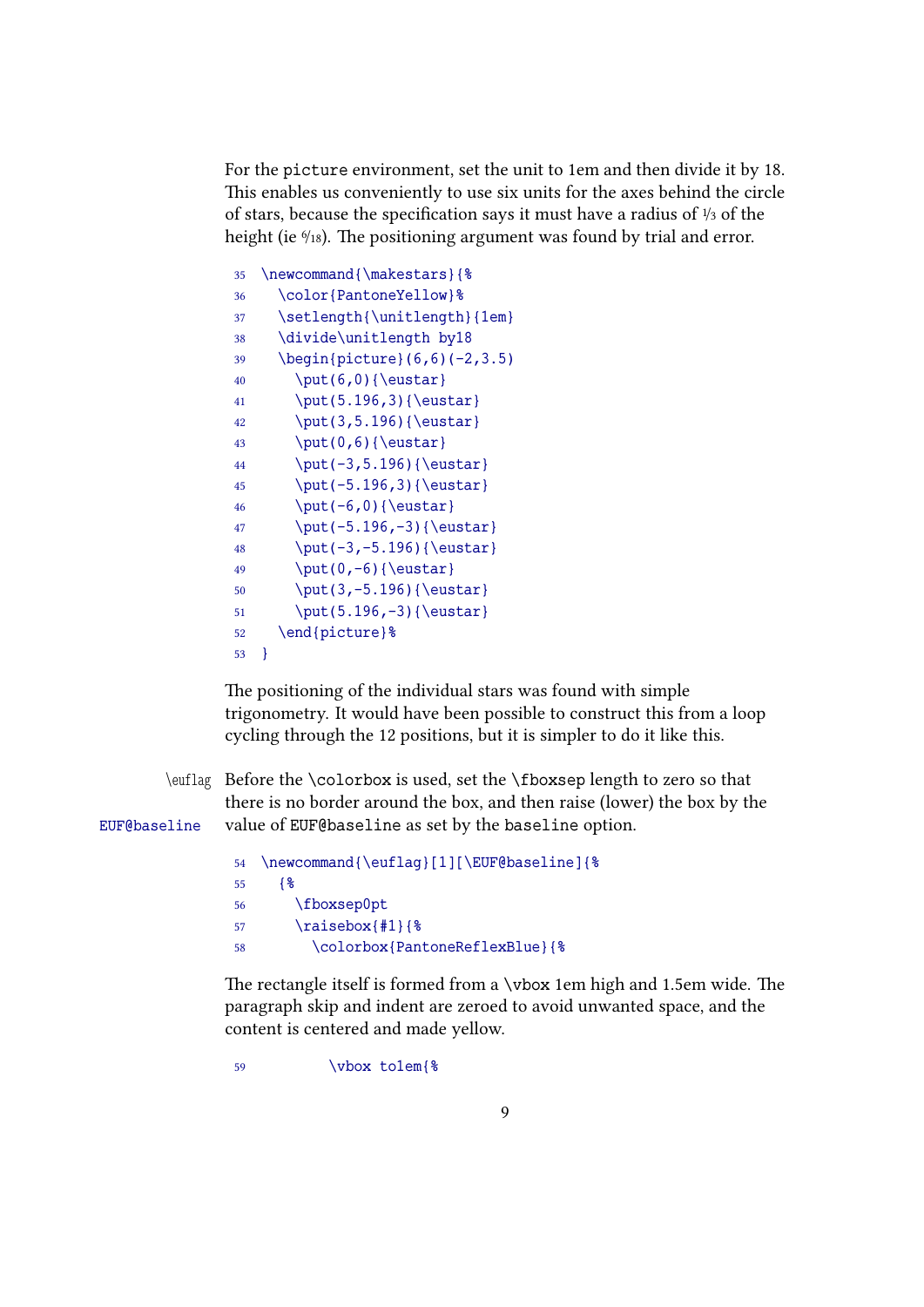| 60 | \hsize1.5em   |
|----|---------------|
| 61 | \parskip0pt   |
| 62 | \parindent0pt |
| 63 | \centering    |
| 64 | \makestars    |
|    |               |

Finally, close off the containing \vbox and other containers.

| -65 | 1% end vbox         |
|-----|---------------------|
| 66  | 1% end colorbox     |
| -67 | 1% end raisebox     |
| 68  | 8 end encapsulation |
| 69  | 1% end command      |

That's it. Any problems, mail me.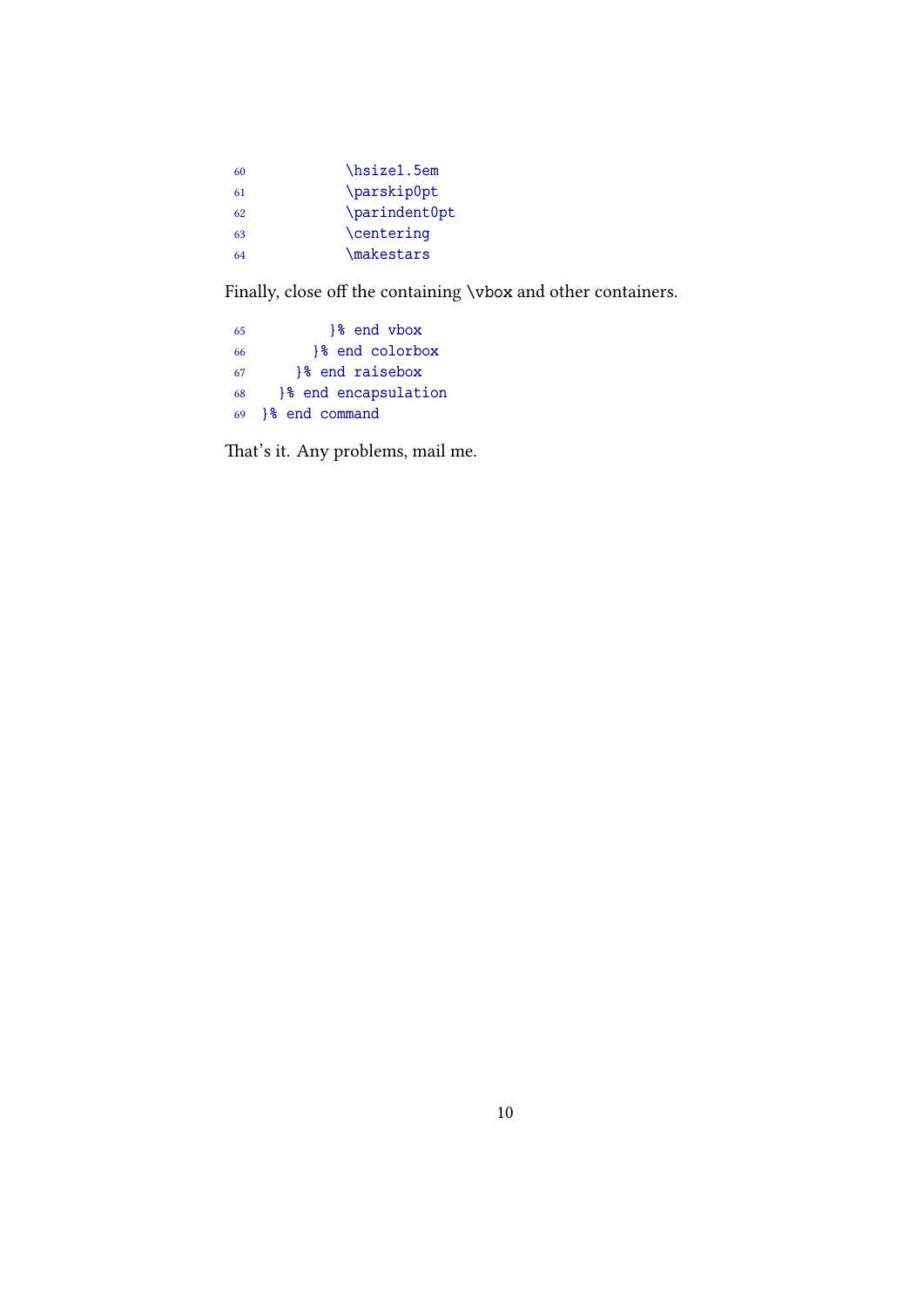## **References**

- Beccari, C. (2019). La bandiera europea e la sezione aurea. *Arstexnica*, *27*. https://www.guitex.org/home/images/ArsTeXnica/AT027/ BandieraEuropea.pdf
- Council of Europe and European Commission. (2019). *Graphics guide to the European emblem: Interinstitutional style guide*. http://publications.europa.eu/code/en/en-5000100.htm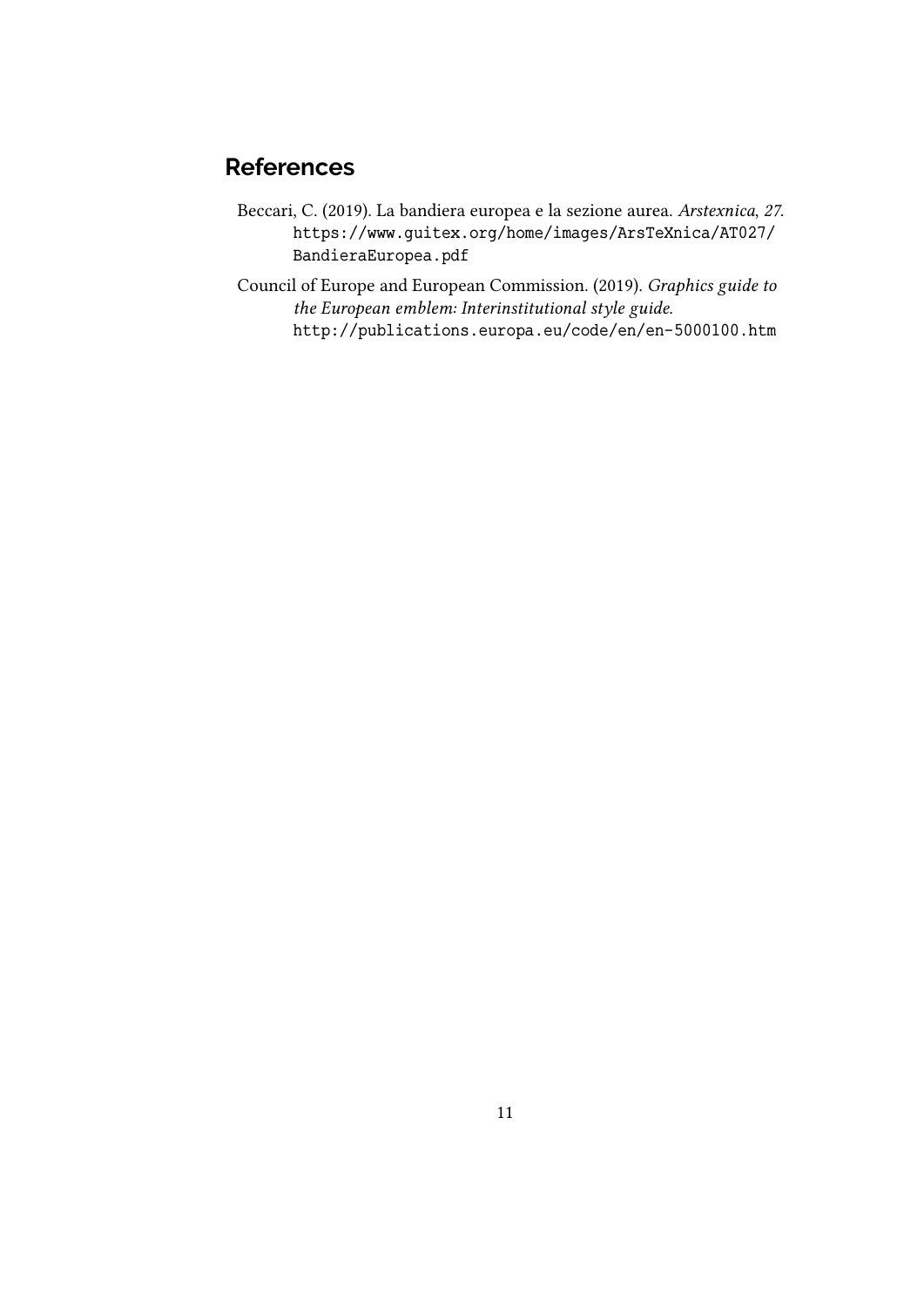## **A** The LA<sub>F</sub>X Project Public License (v 1.3c)

Everyone is allowed to distribute verbatim copies of this license document, but modification of it is not allowed.

### **A.1 Preamble**

The LATEX Project Public License (LPPL) is the primary license under which the LATEX kernel and the base ETEX packages are distributed.

You may use this license for any work of which you hold the copyright and which you wish to distribute. This license may be particularly suitable if your work is TEX-related (such as a ET<sub>E</sub>X package), but it is written in such a way that you can use it even if your work is unrelated to TFX.

The section "Whether and How to Distribute Works under This License", below, gives instructions, examples, and recommendations for authors who are considering distributing their works under this license.

This license gives conditions under which a work may be distributed and modified, as well as conditions under which modified versions of that work may be distributed.

We, the ET<sub>F</sub>X3 Project, believe that the conditions below give you the freedom to make and distribute modified versions of your work that conform with whatever technical specifications you wish while maintaining the availability, integrity, and reliability of that work. If you do not see how to achieve your goal while meeting these conditions, then read the document cfgguide.tex and modguide.tex in the base ETFX distribution for suggestions.

## **A.2 Definitions**

In this license document the following terms are used:

**Work :** Any work being distributed under this License.

**Derived Work :** Any work that under any applicable law is derived from the Work.

**Modification :** Any procedure that produces a Derived Work under any applicable law — for example, the production of a file containing an original file associated with the Work or a significant portion of such a file, either verbatim or with modifications and/or translated into another language.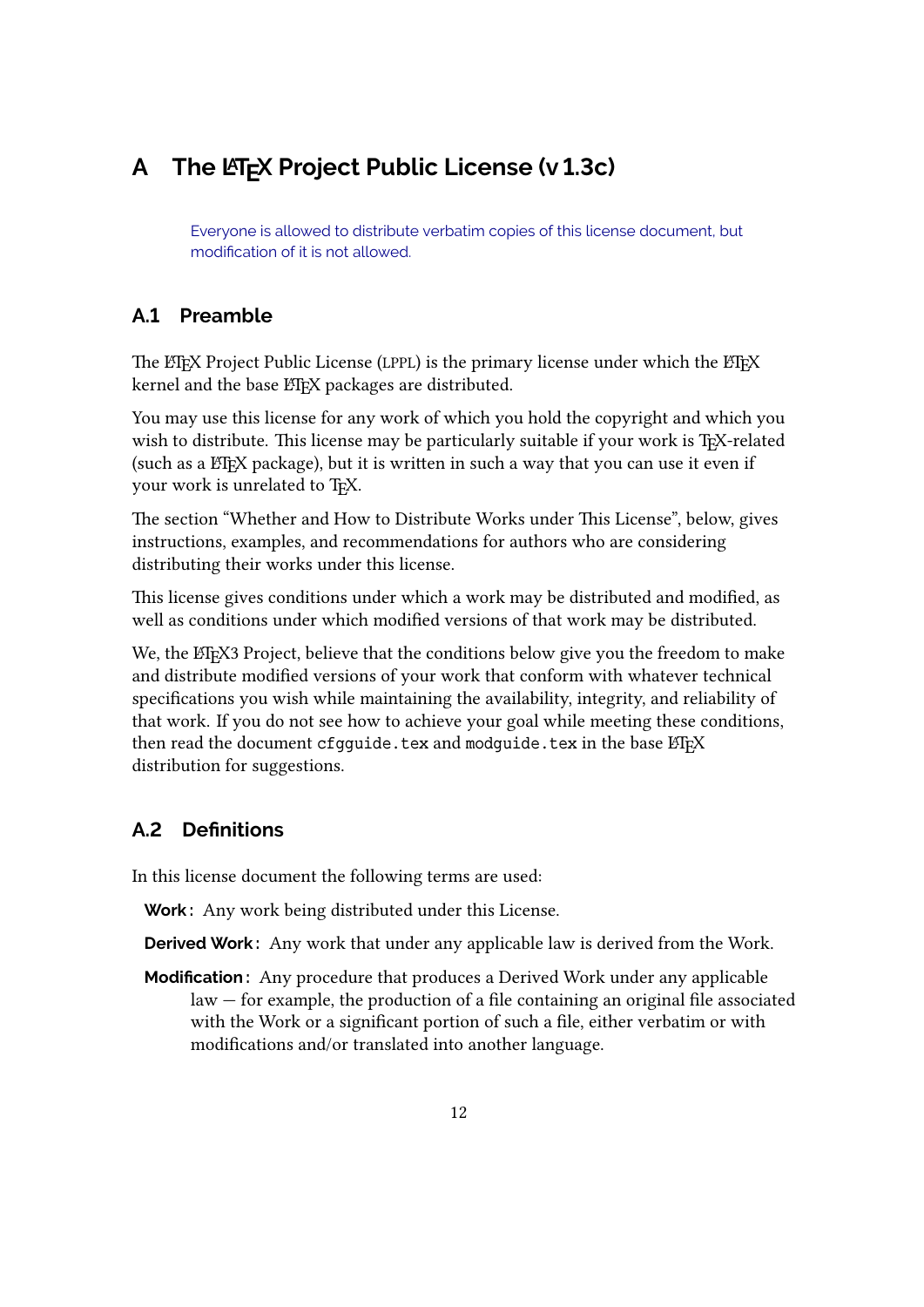- **Modify :** To apply any procedure that produces a Derived Work under any applicable law.
- **Distribution :** Making copies of the Work available from one person to another, in whole or in part. Distribution includes (but is not limited to) making any electronic components of the Work accessible by file transfer protocols such as FTP or HTTP or by shared file systems such as Sun's Network File System (NFS).
- **Compiled Work :** A version of the Work that has been processed into a form where it is directly usable on a computer system. This processing may include using installation facilities provided by the Work, transformations of the Work, copying of components of the Work, or other activities. Note that modification of any installation facilities provided by the Work constitutes modification of the Work.
- **Current Maintainer :** A person or persons nominated as such within the Work. If there is no such explicit nomination then it is the 'Copyright Holder' under any applicable law.
- **Base Interpreter :** A program or process that is normally needed for running or interpreting a part or the whole of the Work.

A Base Interpreter may depend on external components but these are not considered part of the Base Interpreter provided that each external component clearly identifies itself whenever it is used interactively. Unless explicitly specified when applying the license to the Work, the only applicable Base Interpreter is a 'LT<sub>F</sub>X-Format' or in the case of files belonging to the 'LHFX-format' a program implementing the 'TFX language'.

### **A.3 Conditions on Distribution and Modification**

- 1. Activities other than distribution and/or modification of the Work are not covered by this license; they are outside its scope. In particular, the act of running the Work is not restricted and no requirements are made concerning any offers of support for the Work.
- 2. You may distribute a complete, unmodified copy of the Work as you received it. Distribution of only part of the Work is considered modification of the Work, and no right to distribute such a Derived Work may be assumed under the terms of this clause.
- 3. You may distribute a Compiled Work that has been generated from a complete, unmodified copy of the Work as distributed under Clause item 2 above above, as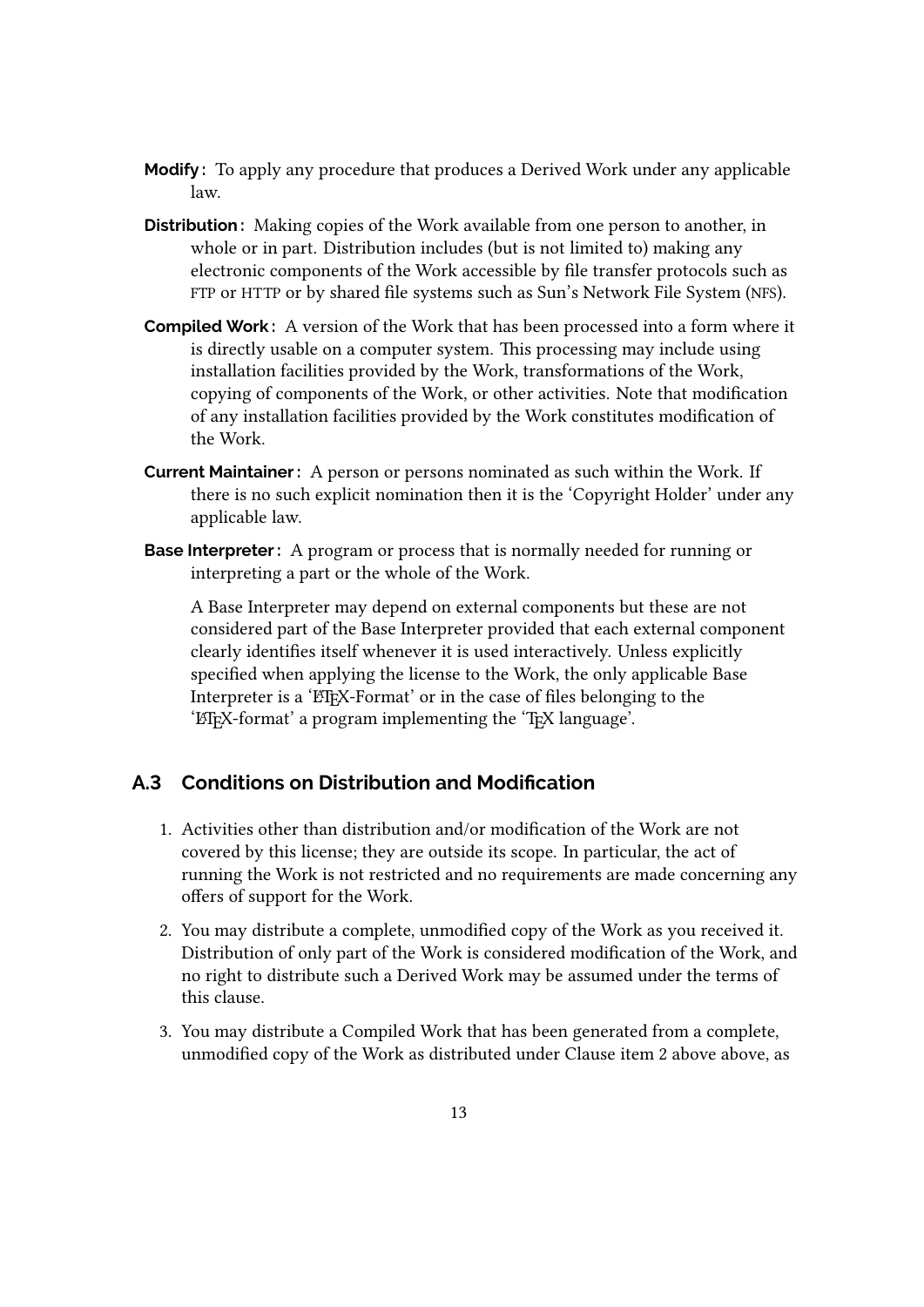long as that Compiled Work is distributed in such a way that the recipients may install the Compiled Work on their system exactly as it would have been installed if they generated a Compiled Work directly from the Work.

- 4. If you are the Current Maintainer of the Work, you may, without restriction, modify the Work, thus creating a Derived Work. You may also distribute the Derived Work without restriction, including Compiled Works generated from the Derived Work. Derived Works distributed in this manner by the Current Maintainer are considered to be updated versions of the Work.
- 5. If you are not the Current Maintainer of the Work, you may modify your copy of the Work, thus creating a Derived Work based on the Work, and compile this Derived Work, thus creating a Compiled Work based on the Derived Work.
- 6. If you are not the Current Maintainer of the Work, you may distribute a Derived Work provided the following conditions are met for every component of the Work unless that component clearly states in the copyright notice that it is exempt from that condition. Only the Current Maintainer is allowed to add such statements of exemption to a component of the Work.
	- (a) If a component of this Derived Work can be a direct replacement for a component of the Work when that component is used with the Base Interpreter, then, wherever this component of the Work identifies itself to the user when used interactively with that Base Interpreter, the replacement component of this Derived Work clearly and unambiguously identifies itself as a modified version of this component to the user when used interactively with that Base Interpreter.
	- (b) Every component of the Derived Work contains prominent notices detailing the nature of the changes to that component, or a prominent reference to another file that is distributed as part of the Derived Work and that contains a complete and accurate log of the changes.
	- (c) No information in the Derived Work implies that any persons, including (but not limited to) the authors of the original version of the Work, provide any support, including (but not limited to) the reporting and handling of errors, to recipients of the Derived Work unless those persons have stated explicitly that they do provide such support for the Derived Work.
	- (d) You distribute at least one of the following with the Derived Work:
		- i. A complete, unmodified copy of the Work; if your distribution of a modified component is made by offering access to copy the modified component from a designated place, then offering equivalent access to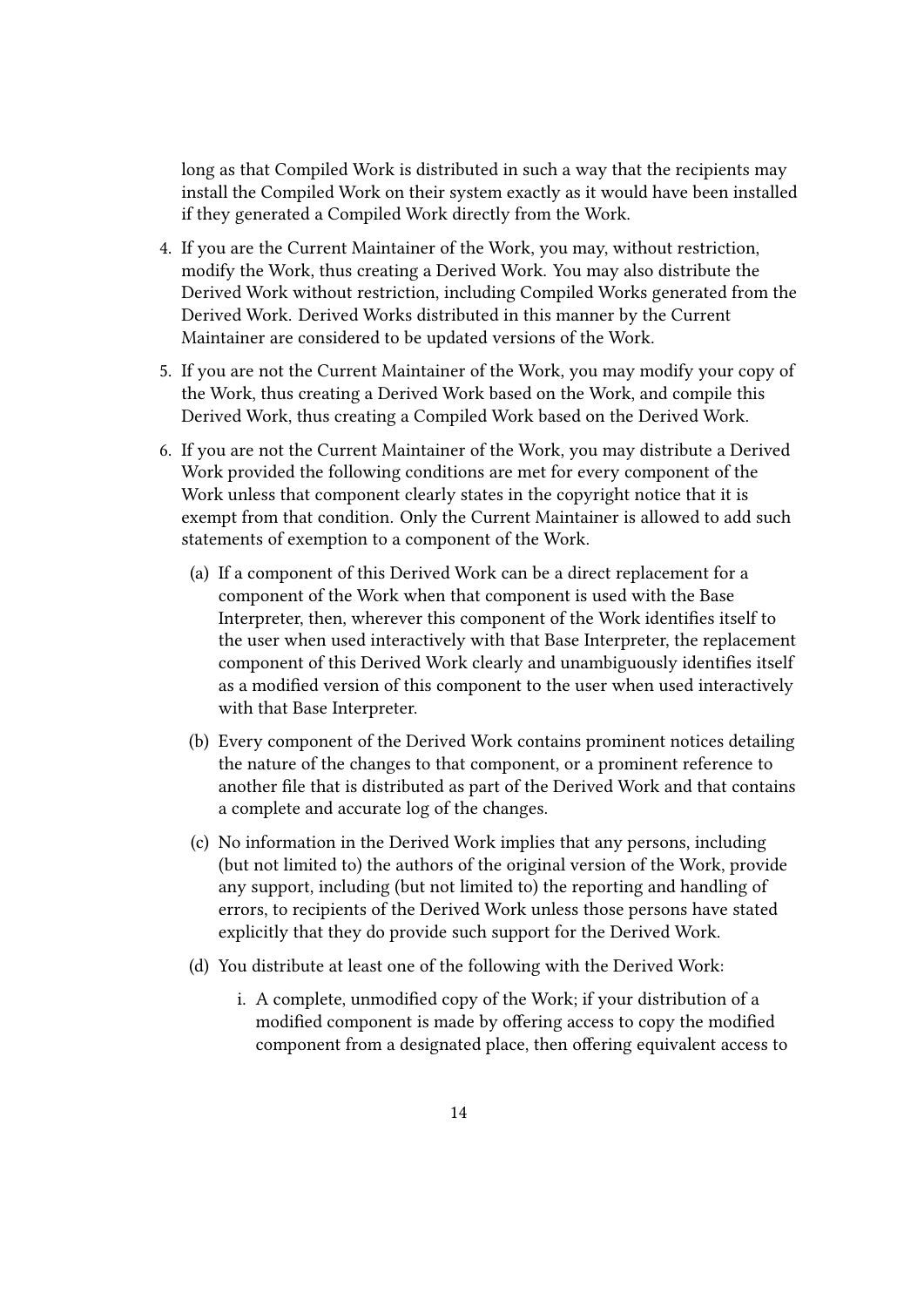copy the Work from the same or some similar place meets this condition, even though third parties are not compelled to copy the Work along with the modified component;

- ii. Information that is sufficient to obtain a complete, unmodified copy of the Work.
- 7. If you are not the Current Maintainer of the Work, you may distribute a Compiled Work generated from a Derived Work, as long as the Derived Work is distributed to all recipients of the Compiled Work, and as long as the conditions of Clause item 6 above, above, are met with regard to the Derived Work.
- 8. The conditions above are not intended to prohibit, and hence do not apply to, the modification, by any method, of any component so that it becomes identical to an updated version of that component of the Work as it is distributed by the Current Maintainer under Clause item 4 above, above.
- 9. Distribution of the Work or any Derived Work in an alternative format, where the Work or that Derived Work (in whole or in part) is then produced by applying some process to that format, does not relax or nullify any sections of this license as they pertain to the results of applying that process.
- 10. (a) A Derived Work may be distributed under a different license provided that license itself honors the conditions listed in Clause item 6 in the list on p. 14 above, in regard to the Work, though it does not have to honor the rest of the conditions in this license.
	- (b) If a Derived Work is distributed under a different license, that Derived Work must provide sufficient documentation as part of itself to allow each recipient of that Derived Work to honor the restrictions in Clause item 6 in the list on p. 14 above, concerning changes from the Work.
- 11. This license places no restrictions on works that are unrelated to the Work, nor does this license place any restrictions on aggregating such works with the Work by any means.
- 12. Nothing in this license is intended to, or may be used to, prevent complete compliance by all parties with all applicable laws.

### **A.4 No Warranty**

There is no warranty for the Work. Except when otherwise stated in writing, the Copyright Holder provides the Work 'as is', without warranty of any kind, either expressed or implied, including, but not limited to, the implied warranties of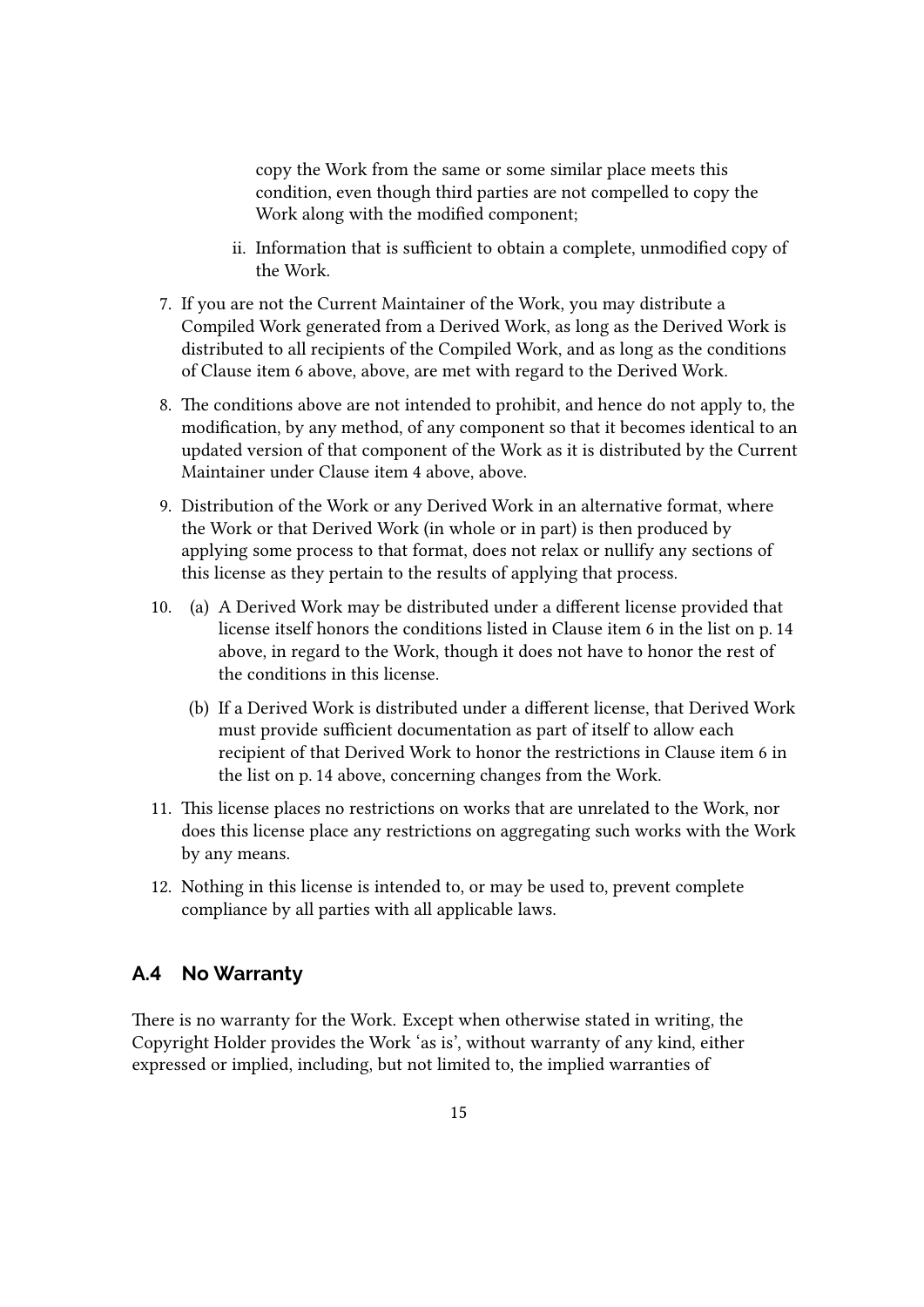merchantability and fitness for a particular purpose. The entire risk as to the quality and performance of the Work is with you. Should the Work prove defective, you assume the cost of all necessary servicing, repair, or correction.

In no event unless required by applicable law or agreed to in writing will The Copyright Holder, or any author named in the components of the Work, or any other party who may distribute and/or modify the Work as permitted above, be liable to you for damages, including any general, special, incidental or consequential damages arising out of any use of the Work or out of inability to use the Work (including, but not limited to, loss of data, data being rendered inaccurate, or losses sustained by anyone as a result of any failure of the Work to operate with any other programs), even if the Copyright Holder or said author or said other party has been advised of the possibility of such damages.

### **A.5 Maintenance of The Work**

The Work has the status 'author-maintained' if the Copyright Holder explicitly and prominently states near the primary copyright notice in the Work that the Work can only be maintained by the Copyright Holder or simply that it is 'author-maintained'.

The Work has the status 'maintained' if there is a Current Maintainer who has indicated in the Work that they are willing to receive error reports for the Work (for example, by supplying a valid e-mail address). It is not required for the Current Maintainer to acknowledge or act upon these error reports.

The Work changes from status 'maintained' to 'unmaintained' if there is no Current Maintainer, or the person stated to be Current Maintainer of the work cannot be reached through the indicated means of communication for a period of six months, and there are no other significant signs of active maintenance.

You can become the Current Maintainer of the Work by agreement with any existing Current Maintainer to take over this role.

If the Work is unmaintained, you can become the Current Maintainer of the Work through the following steps:

- 1. Make a reasonable attempt to trace the Current Maintainer (and the Copyright Holder, if the two differ) through the means of an Internet or similar search.
- 2. If this search is successful, then enquire whether the Work is still maintained.
	- (a) If it is being maintained, then ask the Current Maintainer to update their communication data within one month.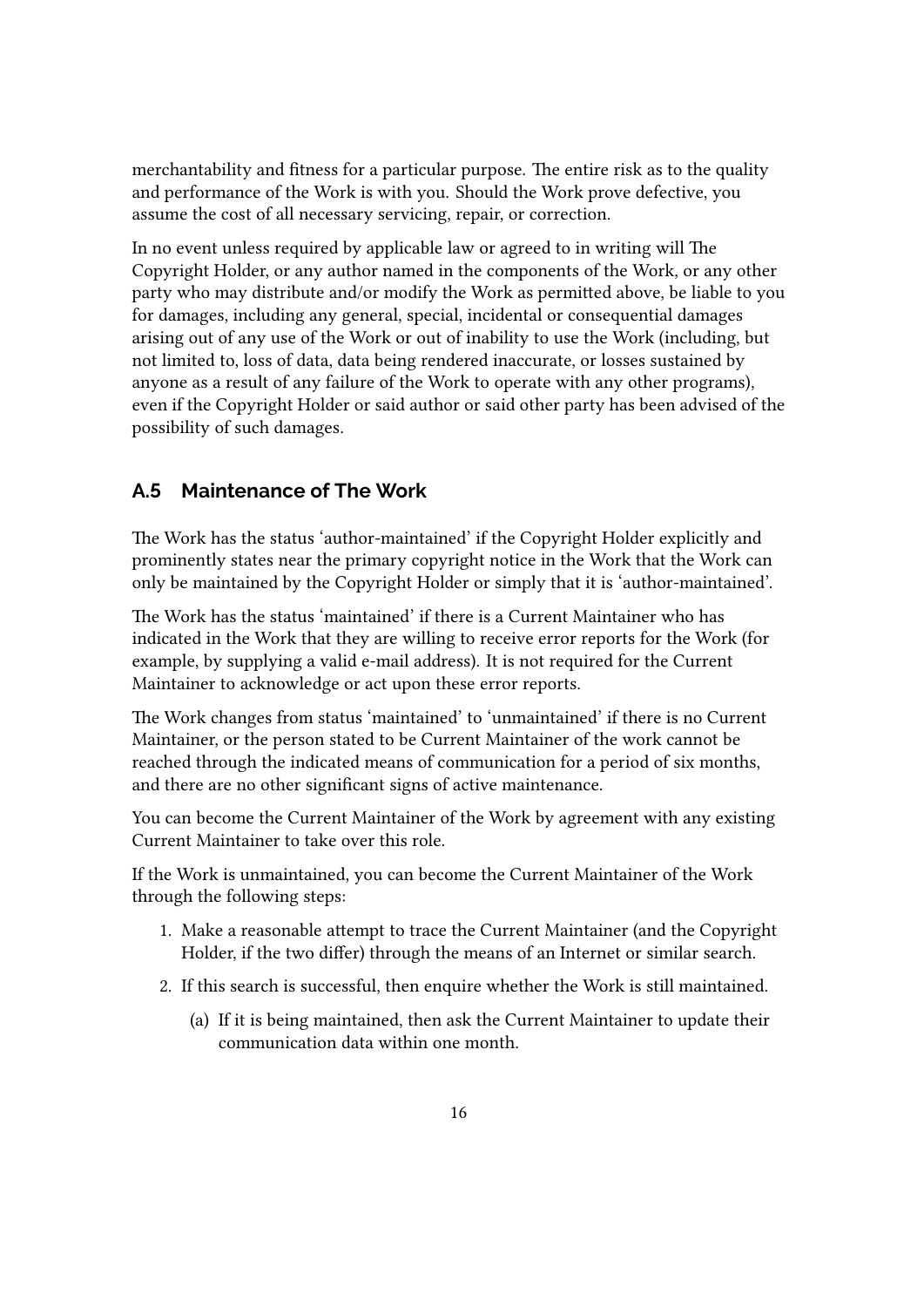- (b) If the search is unsuccessful or no action to resume active maintenance is taken by the Current Maintainer, then announce within the pertinent community your intention to take over maintenance. (If the Work is a ETFX work, this could be done, for example, by posting to news: comp.text.tex.)
- 3. (a) If the Current Maintainer is reachable and agrees to pass maintenance of the Work to you, then this takes effect immediately upon announcement.
	- (b) If the Current Maintainer is not reachable and the Copyright Holder agrees that maintenance of the Work be passed to you, then this takes effect immediately upon announcement.
- 4. If you make an 'intention announcement' as described in item 2b in the list on p. 17 above and after three months your intention is challenged neither by the Current Maintainer nor by the Copyright Holder nor by other people, then you may arrange for the Work to be changed so as to name you as the (new) Current Maintainer.
- 5. If the previously unreachable Current Maintainer becomes reachable once more within three months of a change completed under the terms of item 3b in the list on p. 17 or item 4 above, then that Current Maintainer must become or remain the Current Maintainer upon request provided they then update their communication data within one month.

A change in the Current Maintainer does not, of itself, alter the fact that the Work is distributed under the LPPL license.

If you become the Current Maintainer of the Work, you should immediately provide, within the Work, a prominent and unambiguous statement of your status as Current Maintainer. You should also announce your new status to the same pertinent community as in item 2b in the list on p. 17 above.

### **A.6 Whether and How to Distribute Works under This License**

This section contains important instructions, examples, and recommendations for authors who are considering distributing their works under this license. These authors are addressed as 'you' in this section.

#### **A.6.1 Choosing This License or Another License**

If for any part of your work you want or need to use *distribution* conditions that differ significantly from those in this license, then do not refer to this license anywhere in your work but, instead, distribute your work under a different license. You may use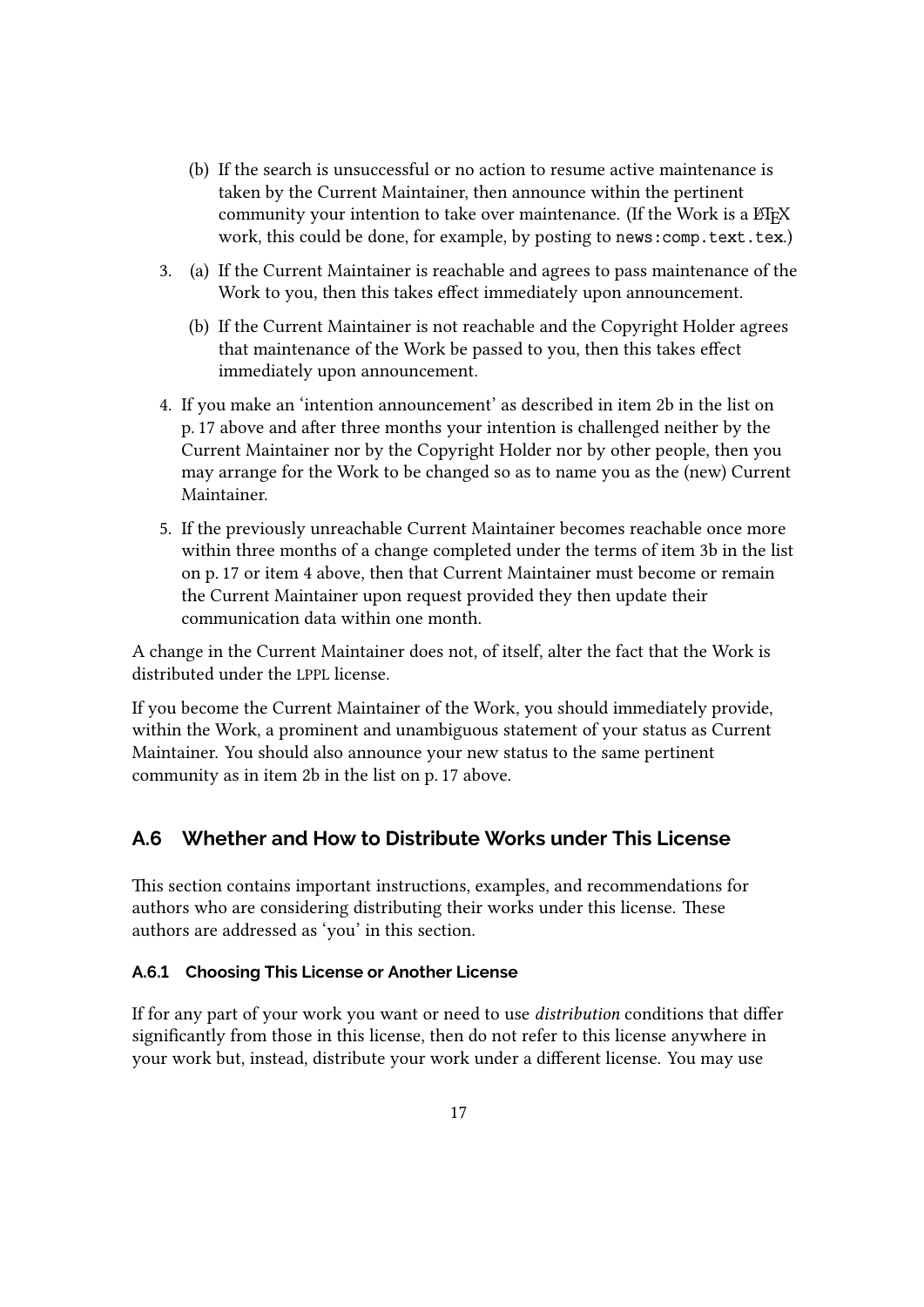the text of this license as a model for your own license, but your license should not refer to the LPPL or otherwise give the impression that your work is distributed under the LPPL.

The document modguide.tex in the base ETEX distribution explains the motivation behind the conditions of this license. It explains, for example, why distributing  $E$ FFX under the GNU General Public License (GPL) was considered inappropriate. Even if your work is unrelated to ETEX, the discussion in modquide.tex may still be relevant, and authors intending to distribute their works under any license are encouraged to read it.

#### **A.6.2 A Recommendation on Modification Without Distribution**

It is wise never to modify a component of the Work, even for your own personal use, without also meeting the above conditions for distributing the modified component. While you might intend that such modifications will never be distributed, often this will happen by accident — you may forget that you have modified that component; or it may not occur to you when allowing others to access the modified version that you are thus distributing it and violating the conditions of this license in ways that could have legal implications and, worse, cause problems for the community. It is therefore usually in your best interest to keep your copy of the Work identical with the public one. Many works provide ways to control the behavior of that work without altering any of its licensed components.

#### **A.6.3 How to Use This License**

To use this license, place in each of the components of your work both an explicit copyright notice including your name and the year the work was authored and/or last substantially modified. Include also a statement that the distribution and/or modification of that component is constrained by the conditions in this license.

Here is an example of such a notice and statement:

```
%%% pig.dtx
%%% Copyright 2005 M. Y. Name
%%% This work may be distributed and/or modified under the
%% conditions of the LaTeX Project Public License, either version 1.3
%% of this license or (at your option) any later version.
%% The latest version of this license is in
%% http://www.latex-project.org/lppl.txt
%% and version 1.3 or later is part of all distributions of LaTeX
%% version 2005/12/01 or later.
% > 2%% This work has the LPPL maintenance status `maintained'.
```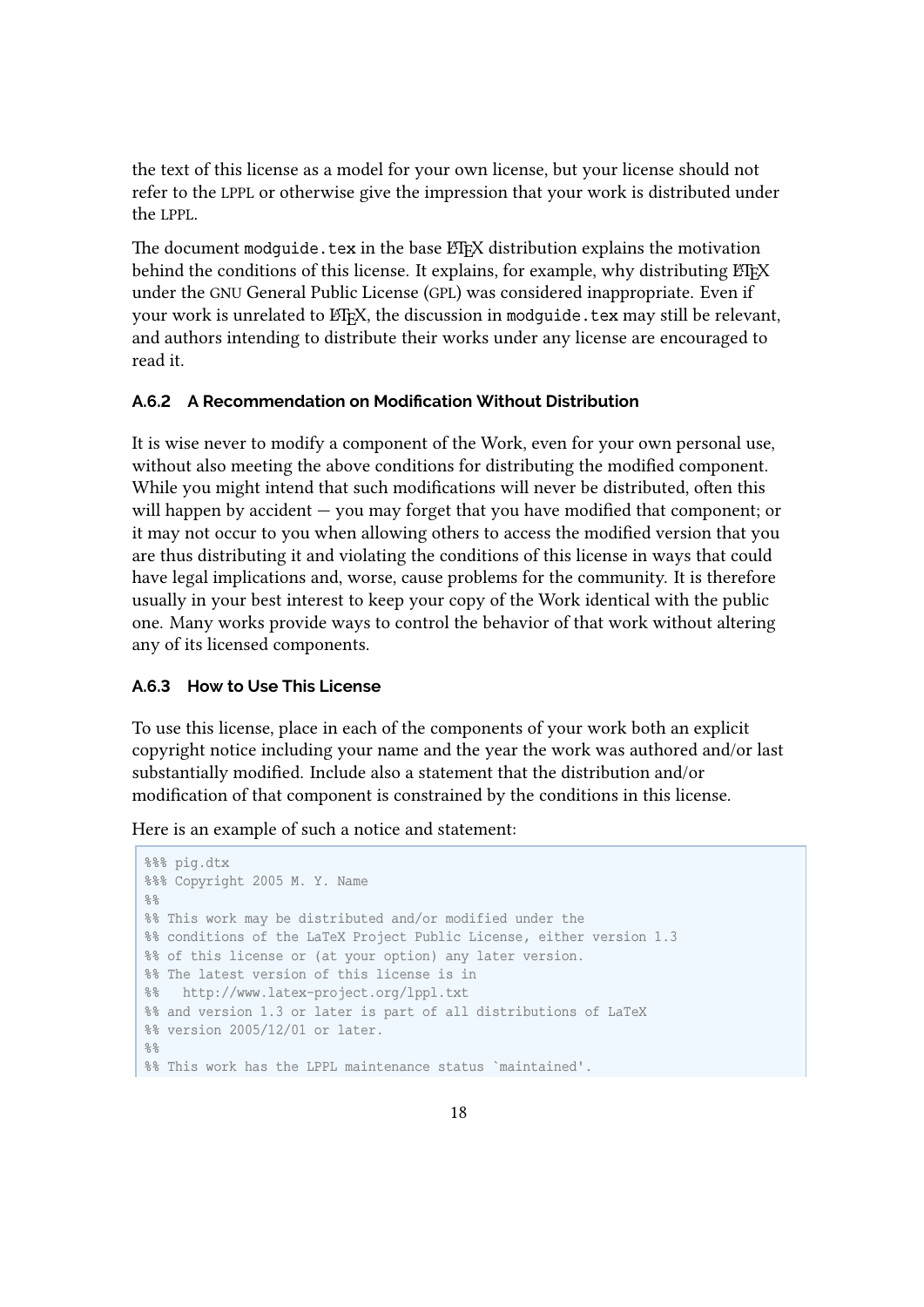```
%%
%% The Current Maintainer of this work is M. Y. Name.
22%% This work consists of the files pig.dtx and pig.ins
%% and the derived file pig.sty.
```
Given such a notice and statement in a file, the conditions given in this license document would apply, with the 'Work' referring to the three files pig.dtx, pig.ins, and pig.sty (the last being generated from pig.dtx using pig.ins), the 'Base Interpreter' referring to any 'ETEX-Format', and both 'Copyright Holder' and 'Current Maintainer' referring to the person M. Y. Name.

If you do not want the Maintenance section of LPPL to apply to your Work, change 'maintained' above into 'author-maintained'. However, we recommend that you use 'maintained' as the Maintenance section was added in order to ensure that your Work remains useful to the community even when you can no longer maintain and support it yourself.

#### **A.6.4 Derived Works That Are Not Replacements**

Several clauses of the LPPL specify means to provide reliability and stability for the user community. They therefore concern themselves with the case that a Derived Work is intended to be used as a (compatible or incompatible) replacement of the original Work. If this is not the case (e.g., if a few lines of code are reused for a completely different task), then clauses 6b and 6d shall not apply.

#### **A.6.5 Important Recommendations**

**A.6.5.1 Defining What Constitutes the Work :** The LPPL requires that distributions of the Work contain all the files of the Work. It is therefore important that you provide a way for the licensee to determine which files constitute the Work. This could, for example, be achieved by explicitly listing all the files of the Work near the copyright notice of each file or by using a line such as:

%% This work consists of all files listed in manifest.txt.

in that place. In the absence of an unequivocal list it might be impossible for the licensee to determine what is considered by you to comprise the Work and, in such a case, the licensee would be entitled to make reasonable conjectures as to which files comprise the Work.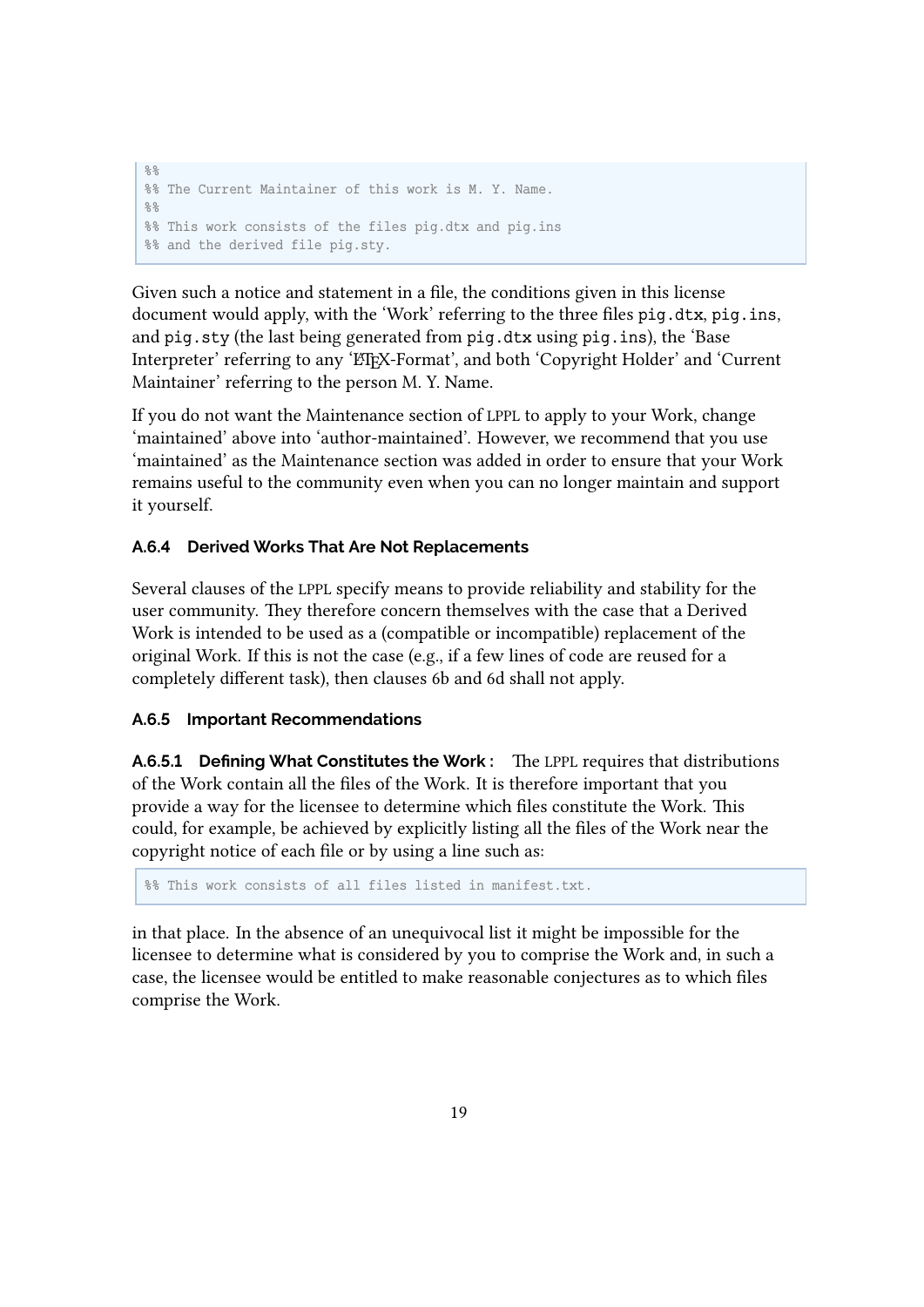## **Change History**

| v(0.1)                               |  |
|--------------------------------------|--|
| General: First version: Simple       |  |
| picture mode is all that is          |  |
| needed, plus a decent star 1         |  |
| v0.2                                 |  |
| General: Works in table cells: Fixed |  |
| bug (a vfill) that was crashing      |  |
| (well, locking up) LTFX when         |  |
| euflag was used in a table cell<br>1 |  |
| v0.3                                 |  |
| General: Mods to ClassPack: Added    |  |
| switch in db2dtx.xsl to detect the   |  |
| use of a package in its own          |  |
| documentation (as here) and          |  |
| code around the                      |  |
| PassOptionsToPackage for             |  |
| sygnames on xcolor, which was        |  |
| causing an Option Clash error<br>1   |  |
| v(0.4)                               |  |
| General: Changed the star: Changed   |  |
| from the bbdingFiveStar to the       |  |
| amssymbbigstar command<br>1          |  |
| v0.5                                 |  |
| General: Separated stars from flag   |  |
| and added baseline option: 1)        |  |
|                                      |  |

Made the ring of stars a separate macro so that they can be used on their own as well as in the flag.; 2) Added a baseline package option to align the bottom star with the text, and a command option to do it on a per-command basis.. . . . . . . . . 1 v0.6 General: Maintenance release: 1) Updated to ClassPack 1.18; 2) Switched all conformance attributes on revision dates to YYYY-MM-DD. . . . . . . . . . . . . 1 v0.7 General: Regression release: 1) Updated to use ClassPack 1.19; 2) Switched all conformance attributes on revision dates to  $YYYY-MM\text{-}DD. \ldots \ldots \ldots 1$ v0.8 General: Reference update: Added missing reference to Claudio's paper. . . . . . . . . . . . . . . . . . . 1